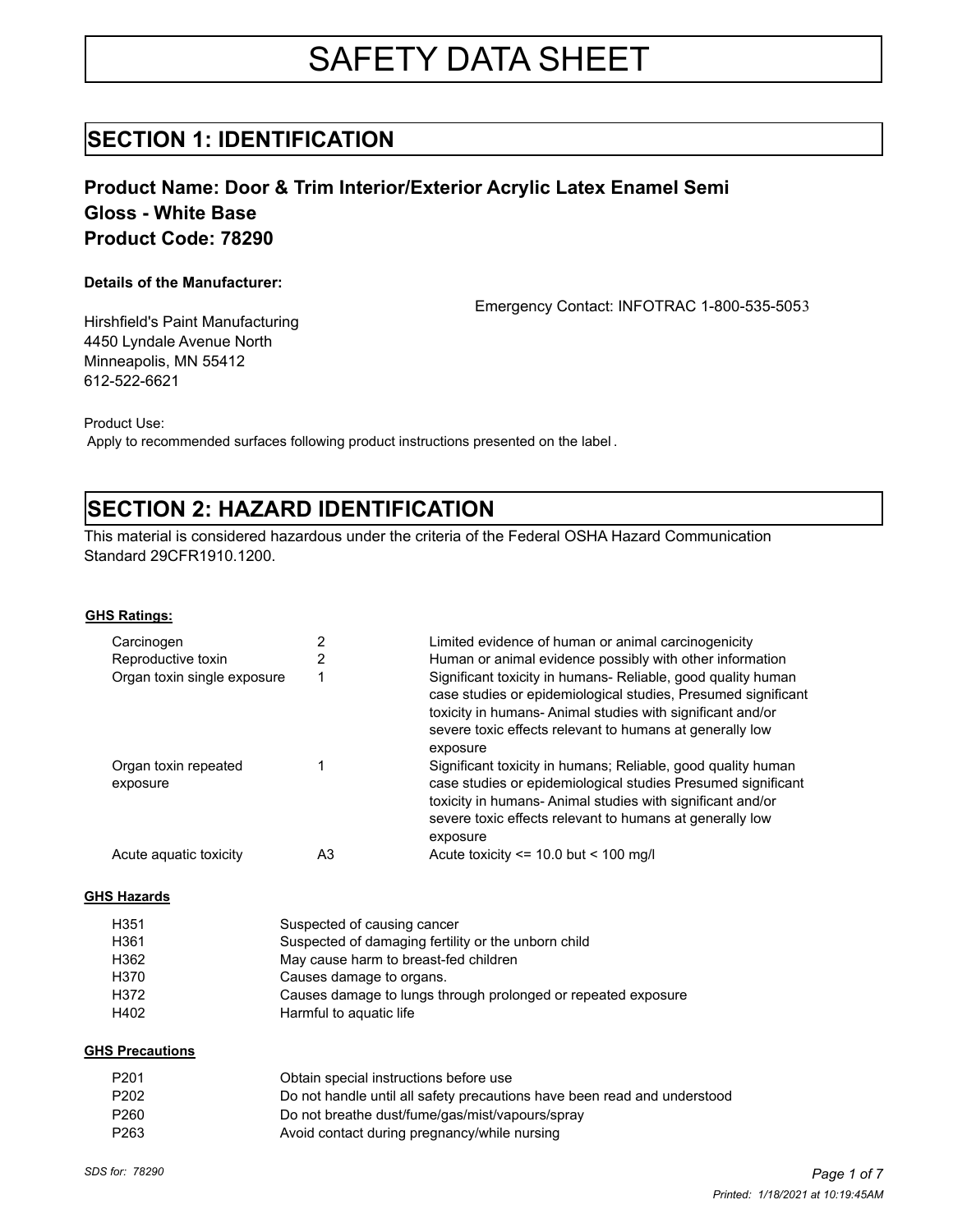| P <sub>264</sub> | Wash affected areas thoroughly after handling                                     |
|------------------|-----------------------------------------------------------------------------------|
| P <sub>270</sub> | Do not eat, drink or smoke when using this product                                |
| P273             | Avoid release to the environment                                                  |
| P <sub>281</sub> | Use personal protective equipment as required                                     |
| P314             | Get Medical advice/attention if you feel unwell                                   |
| P321             | Remove to fresh air if inhaled.                                                   |
| P307+P311        | IF exposed: Call a POISON CENTER or doctor/physician                              |
| P308+P313        | IF exposed or concerned: Get medical advice/attention                             |
| P405             | Store locked up                                                                   |
| P <sub>501</sub> | Dispose of contents/container according to local, state, and federal regulations. |

### **Signal Word: Danger**



## **SECTION 3: COMPOSITION/INFORMATION ON INGREDIENTS**

| <b>Chemical Name</b>                            | <b>CAS</b> number | <b>Weight Concentration %</b> |
|-------------------------------------------------|-------------------|-------------------------------|
| l Titanium dioxide                              | 13463-67-7        | $10.00\% - 20.00\%$           |
| 2,2,4-Trimethyl-1,3-pentanediol monoisobutyrate | 25265-77-4        | $1.00\%$ - $5.00\%$           |
| 1,2-Propylene glycol                            | 57-55-6           | $1.00\%$ - $5.00\%$           |

Any concentration shown as a range is to protect confidentiality or is due to batch variation.

## **SECTION 4: FIRST-AID MEASURES**

**If Inhaled**: Move person to fresh air.

**If in eyes**: Rinse cautiously with water for several minutes. Remove contact lenses, if present and easy to do. Continue rinsing. If eye irritation persists: get medical advice.

**If on skin:** Wash with plenty of soap and water. **If ingested:** Rinse Mouth. Seek medical attention. **Notes to physician:** No further relevant information available.

### **SECTION 5: FIRE-FIGHTING MEASURES**

Flash Point: N/A LEL: N/A UEL: N/A

**Extinguishing Media:** Water spray jet, extinguishing powder, CO2, foam.

**Hazardous combustion products:** Carbon monoxide, carbon dioxide, nitrogen oxides (NOx), sulphur dioxide (SO2).

**Protective equipment:** Wear protective clothing and self-contained respiratory protective device (SCBA).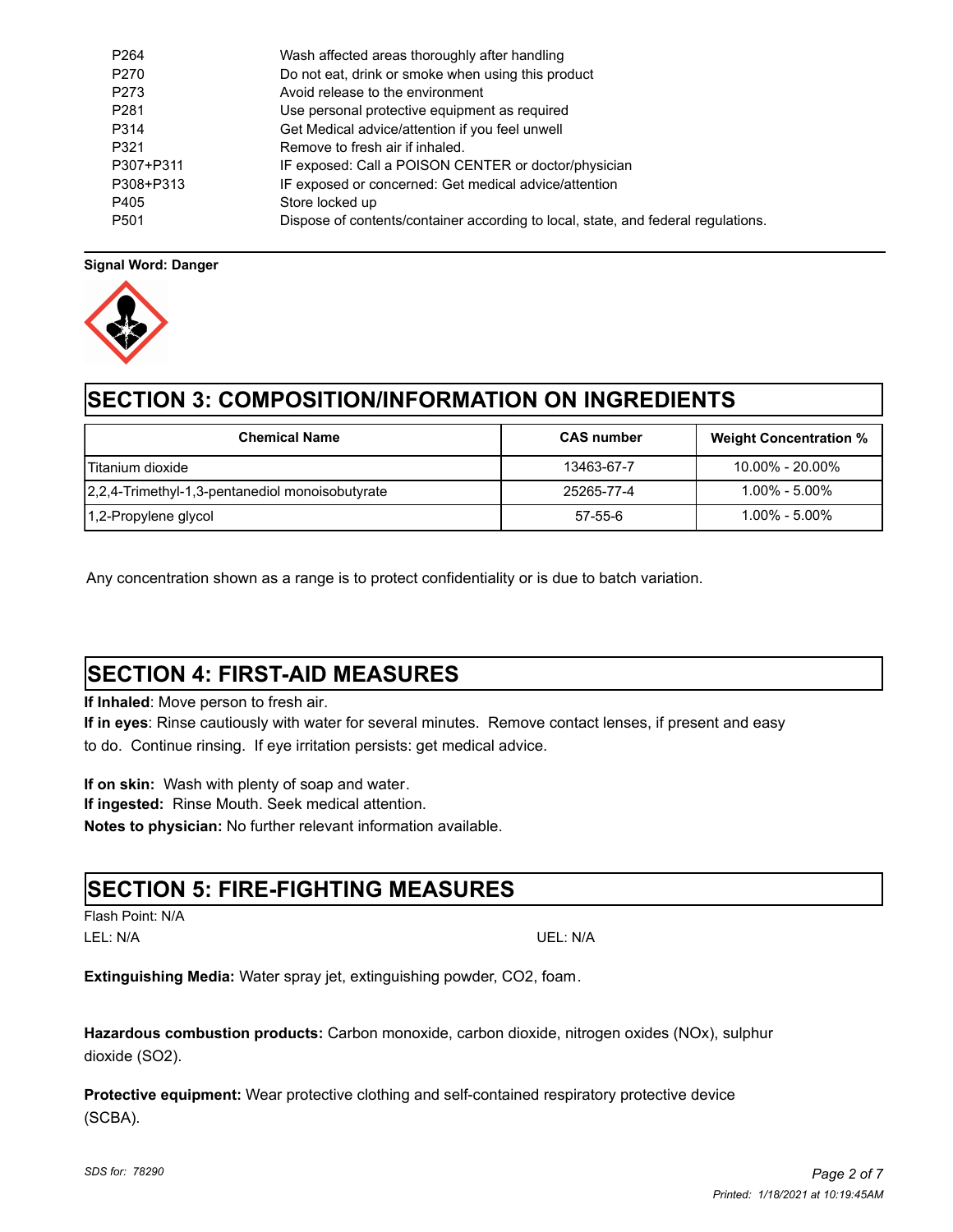## **SECTION 6: ACCIDENTAL RELEASE MEASURES**

**Personal precautions, protective equipment, and emergency procedures:** 

Wear protective clothing including safety glasses/eye shields. Keep unprotected people away.

**Environmental precautions:** Contain all spills.Keep out of sewer, streams, lakes, and other groundwaters.

**Methods and material for containment and cleaning up:** Contain all spills. Solidify with absorbent materials such as diatomaceous earth, clay, or vermiculite. Collect into suitable containers and dispose of properly. See Section 13: Disposal considerations.

## **SECTION 7: HANDLING AND STORAGE**

**Precautions for safe handling:** Use appropriate personal protective equipment. See Section 8: Exposure controls/personal protection. If contacted on skin, wash affected area.

**Conditions for safe storage:** Keep container tightly closed when not in use. Keep from freezing. Store upright in original container protected from sunlight. Store locked up.

## **SECTION 8: EXPOSURE CONTROLS/PERSONAL PROTECTION**

| <b>Chemical Name / CAS No.</b>                                           | <b>OSHA Exposure Limits</b> | <b>ACGIH Exposure Limits</b> | <b>Other Exposure Limits</b>                                                                                       |
|--------------------------------------------------------------------------|-----------------------------|------------------------------|--------------------------------------------------------------------------------------------------------------------|
| Titanium dioxide<br>13463-67-7                                           | 15 mg/m3 TWA (total dust)   | 10 mg/m3 TWA                 | NIOSH: 2.4 mg/m3<br>TWA (CIB 63, fine); 0.3<br>mg/m3 TWA (CIB 63,<br>ultrafine, including<br>engineered nanoscale) |
| $ 2,2,4$ -Trimethyl-1,3-<br>pentanediol<br>monoisobutyrate<br>25265-77-4 | Not Established             | Not Established              | Not Established                                                                                                    |
| 1,2-Propylene glycol<br>157-55-6                                         | Not Established             | Not Established              | Not Established                                                                                                    |

**Appropriate engineering controls:** Use local exhaust ventilation when product is used in a confined area to keep worker exposure below regulatory limits.

**Respiratory protection:** If local exhaust or other engineering controls are not used, use a properly fitted NIOSH approved mask.

**Eye/face protection:** Wear safety glasses with side shields.

**Skin protection:** Use protective clothing chemically resistant to this material.

**Hand protection:** Use gloves chemically resistant to the product when prolonged or frequent repeated contact could occur. Examples of preferred glove materials include: Natural rubber ("latex"), neoprene,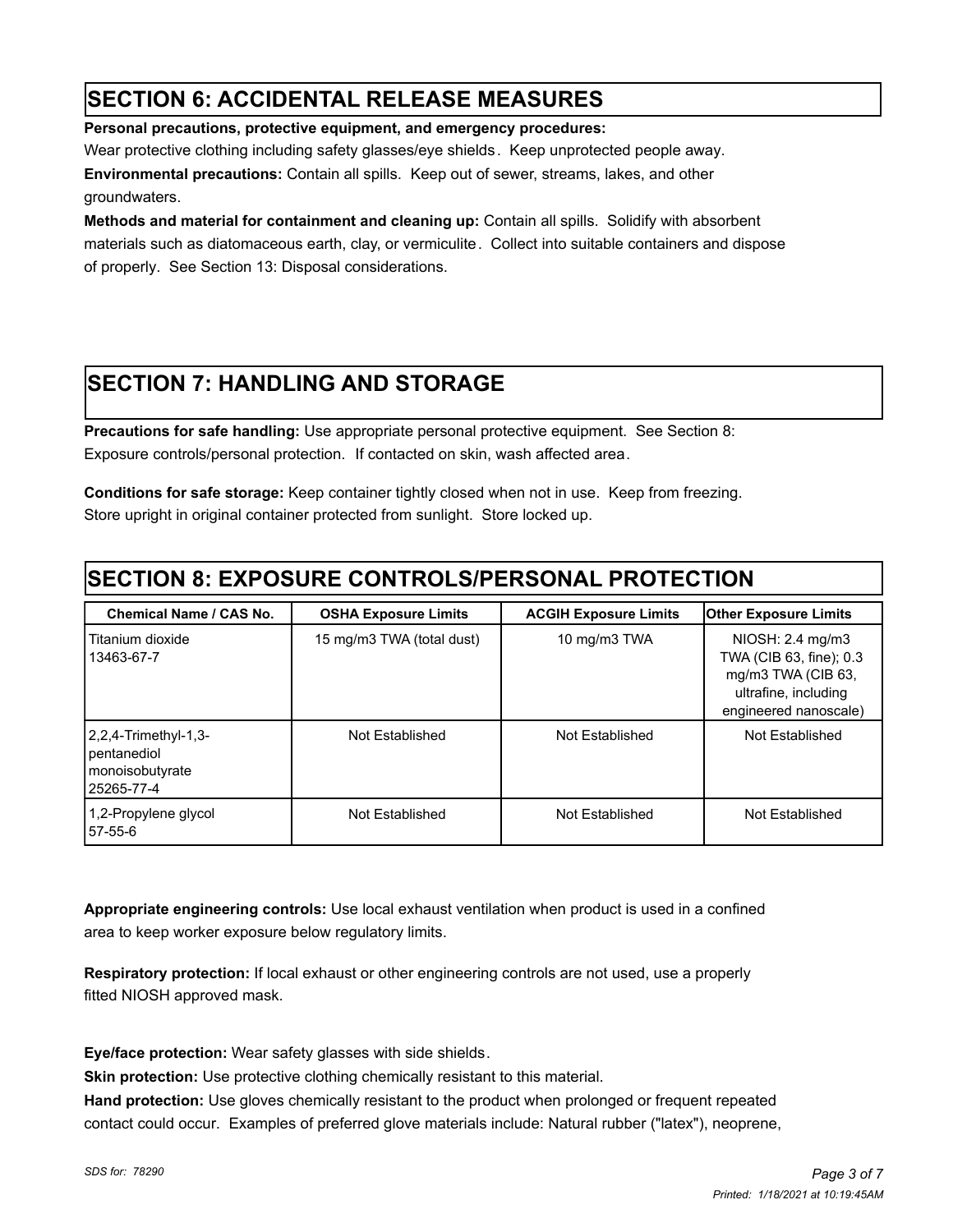nitrile/butadiene rubber ("nitrile" or "NBR"), polyethylene, ethyl vinyl alcohol laminate ("EVAL"), polyvinyl chloride ("PVC" or "vinyl"). The selection of a specific glove should also take into account other work to be performed with the glove, potential body reactions to glove material, and specifications/instructions by the glove manufacturer.

**Contaminated gear:** Wash contaminated gear before re-use.

## **SECTION 9: PHYSICAL AND CHEMICAL PROPERTIES**

**Odor threshold:** no data available **pH** 8.5

**Appearance:** White Liquid **Constanting Latex Odor:** Slight Latex **Density:** 1.23 **Evaporation rate:** <1.00, water **Melting point:** 0°C (32°F) water **Freezing point:** 100°C (212°F) water **Vapor Density:** no data available **Vapor Pressure:** no data available **Solubility:** no data available **Boiling range:** no data available **Flash point:** None Detected **Flammability:** no data available **Explosive Limits:** no data available **Partition coefficient (n-** no data available **octanol/water): Autoignition temperature:** no data available **Decomposition temperature:** no data available Grams VOC less water: no data available **Kinematic Viscosity (25°C, >0.0002** m2/sec **77°F)**

## **SECTION 10: STABILITY AND REACTIVITY**

### **Reactivity**

Not reactive under recommended conditions of storage and handling.

### **Chemical stability**

Stable under normal ambient temperature and conditions while in storage and being handled.

**Possibility of hazardous reactions:** None known. Product will not undergo hazardous polymerization.

**Conditions to avoid:** Keep away from oxidizing agents, strong acids and bases. Excessive heat may cause the container to rupture.

**Hazardous decomposition materials:** Thermal decomposition may yield monomers, carbon monoxide, carbon dioxide, nitrogen oxides (NOx), and sulphur dioxide (SO2).

## **SECTION 11: TOXICOLOGICAL INFORMATION**

*Toxicological information on the components of this product appears in this section when such data is available.*

#### **Mixture Toxicity**

Inhalation Toxicity LC50: 26mg/L

#### **Component Toxicity**

| 13463-67-7 | Titanium dioxide<br>Inhalation LC50: 7 mg/L (Rat)                                                             |
|------------|---------------------------------------------------------------------------------------------------------------|
| 25265-77-4 | 2.2.4-Trimethyl-1.3-pentanediol monoisobutyrate<br>Oral LD50: 3,200 mg/kg (Rat) Inhalation LC50: 4 mg/L (Rat) |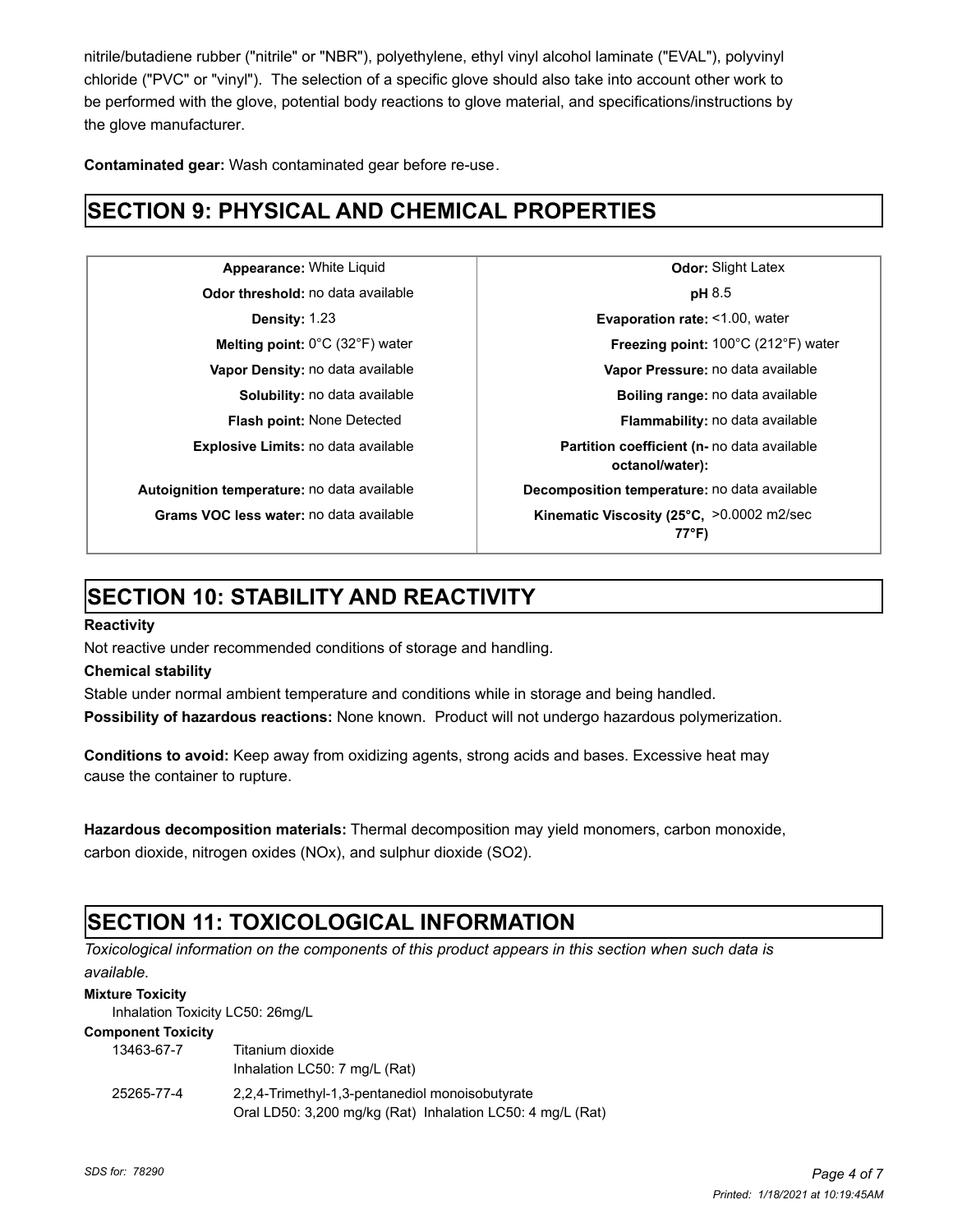57-55-6 1,2-Propylene glycol Oral LD50: 20 g/kg (Rat)

#### **Likely routes of exposure and effects of that exposure**

**Inhalation:** No data available. **Ingestion:** No data available. **Skin contact:** No data available. **Eye contact:** No data available.

**Specific Target Organ Toxicity (STOT)-single exposure:** No data available. Based on ingredients and their concentrations in the product, the product is classified as 1 for STOT- single exposure . Significant toxicity in humans.

**Specific Target Organ Toxicity (STOT)-repeated exposure:** No data available. Based on ingredients and their concentrations in the product, the product is classified as Category 1: causes damage to lungs through prolonged or repeated exposure.

respiratory system

**Carcinogenicity:** No data available. Based on ingredients and their concentrations in the product, the product is classified as Category 2: suspected to cause cancer.

| <b>CAS Number</b> | Description      | % Weight  | Carcinogen Rating                  |
|-------------------|------------------|-----------|------------------------------------|
| 13463-67-7        | Titanium dioxide | 10% - 20% | Titanium dioxide: NIOSH: potential |
|                   |                  |           | occupational carcinogen            |
|                   |                  |           | IARC: Possible human carcinogen    |

OSHA: listed

**Acute toxicity:** No data available.

**Germ Cell Mutagenicity:** No data available. Based on ingredients and their concentrations in the product, the product is not classified as mutagenic.

**Reproductive Toxicity:** No data available. Based on ingredients and their concentrations in the product, the product is classified as Category 2: suspected to cause effects on human reproduction or on development.

## **SECTION 12: ECOLOGICAL INFORMATION**

*Ecotoxicological information on this product or its components appears in this section when such data is available.*

**Toxicity:** No data available.

**Persistence and degradability:** No data available.

**Bioaccumulative potential:** No data available.

**Mobility in soil:** No data available.

**Other adverse effects:** No data available.

#### **Component Ecotoxicity**

2,2,4-Trimethyl-1,3-pentanediol monoisobutyrate

LC50 96 h Pimephales promelas 30 mg/L EC50 72 h Pseudokirchneriella subcapitata 18.4 mg/L (IUCLID)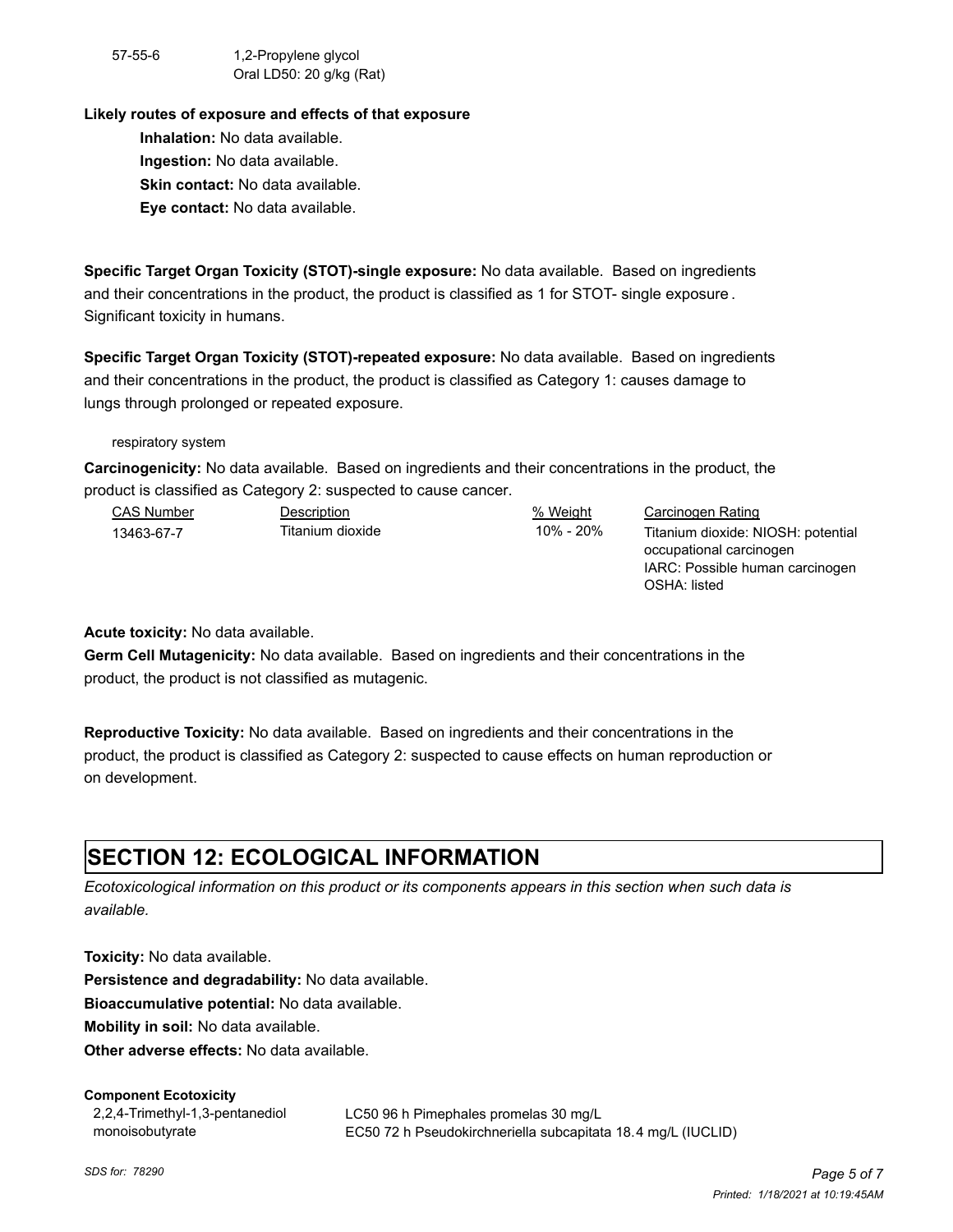1,2-Propylene glycol LC50 96 h Oncorhynchus mykiss 51600 mg/L (IUCLID); LC50 96 h Oncorhynchus mykiss 41 - 47 mL/L (EPA); LC50 96 h Pimephales promelas 51400 mg/L (IUCLID); LC50 96 h Pimephales promelas 710 mg/L (EPA) EC50 48 h Daphnia magna >1000 mg/L [Static] (EPA) EC50 96 h Pseudokirchneriella subcapitata 19000 mg/L (IUCLID)

## **SECTION 13: DISPOSAL CONSIDERATIONS**

**Disposal methods**: DO NOT DUMP IN ANY SEWERS, ON THE GROUND, OR INTO ANY BODY OF

WATER. All disposal practices must be in compliance with all Federal, State, and local laws and regulations. Wear proper protective equipment. See Section 8: Exposure controls/personal protection.

### **SECTION 14: TRANSPORT INFORMATION**

**DOT Classification:** Not classified

**UN proper shipping name:** Not regulated

**UN Code:** Not regulated.

**UN Transport hazard class:** Not classified

**Packing group number:** Not regulated

## **SECTION 15: REGULATORY INFORMATION**

**Superfund Amendments and Reauthorization Act of 1986 Title III (Emergency Planning and Community Right-to Know Act of 1986,) Sections 313 (SARA 313):** 

**Components:** none

**TSCA Inventory (TSCA):** All components of this product are in compliance with the inventory listing requirements of the U.S. Toxic Substances Control Act (TSCA) Chemical Substance Inventory.

state of California...

13463-67-7 Titanium dioxide 10 - 20% cancer

| <b>Chemical Name</b>                            | <b>CAS number</b> | <b>RECRA RQ</b> |
|-------------------------------------------------|-------------------|-----------------|
| Titanium dioxide                                | 13463-67-7        | 0.00            |
| 2,2,4-Trimethyl-1,3-pentanediol monoisobutyrate | 25265-77-4        | 0.00            |
| 1,2-Propylene glycol                            | 57-55-6           | 0.00            |

## **Section 16 - Other Information**